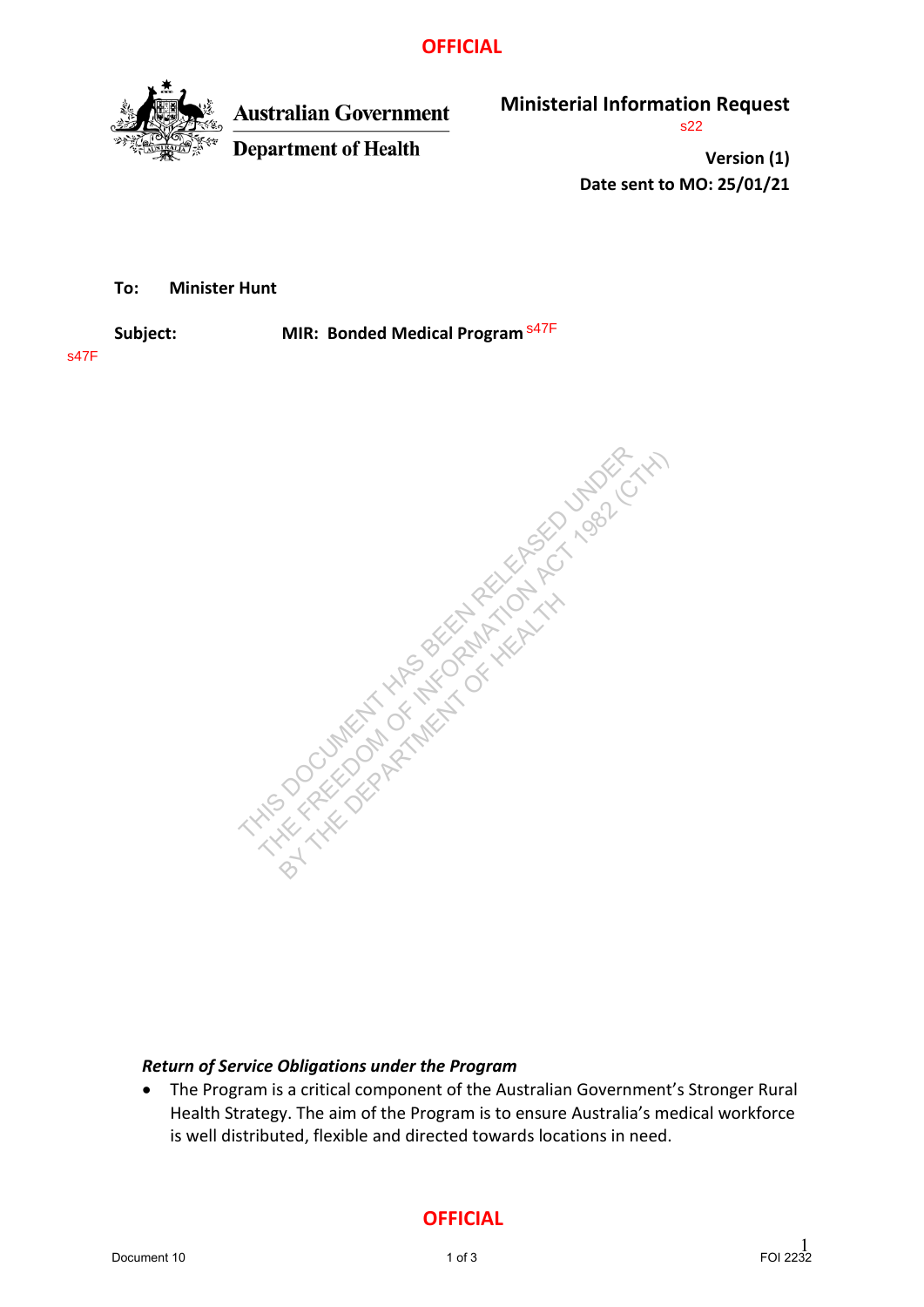# **OFFICIAL**

- Both the Program and the BMP Scheme provide students with a Commonwealth Supported Place in a medical course at an Australian university, in return for a commitment to work in an eligible location for a specified period of time after completion of their medical course.
- The Program provides a wide range of options as to when, where and how participants can choose to complete RoSO within the Program's required timeframe and requirements.
- 18 months can be completed pre-fellowship and 18 months completed post fellowship.
- RoSO can be non-continuous, full or part-time work, and fly in/ fly out work in eligible locations may be counted towards RoSO.
- There is more choice and more locations with participants able to complete their RoSO in MM2-7 locations, and in Distribution Priority Areas (DPA) for General Practitioners (excluding Inner Metropolitan Areas) or District of Workforce Shortage (DWS) for Specialists (excluding Inner Metropolitan Areas) for their chosen medical speciality.
- There are no restrictions on the work undertaken, however work undertaken in ineligible locations will not count towards reducing the RoSO.

Document 10<br>Document 10<br>Document 10<br>Document 10<br>Document 10<br>Document 10<br>Document 10<br>Document 10<br>Document 10<br>Document 10<br>Document 10<br>Document 10<br>Document 10<br>Document 10<br>Document 10<br>Document 10<br>Document 10<br>Document 10<br>Docume BY THE DEPARTMENT OF HEALTH AND

s22